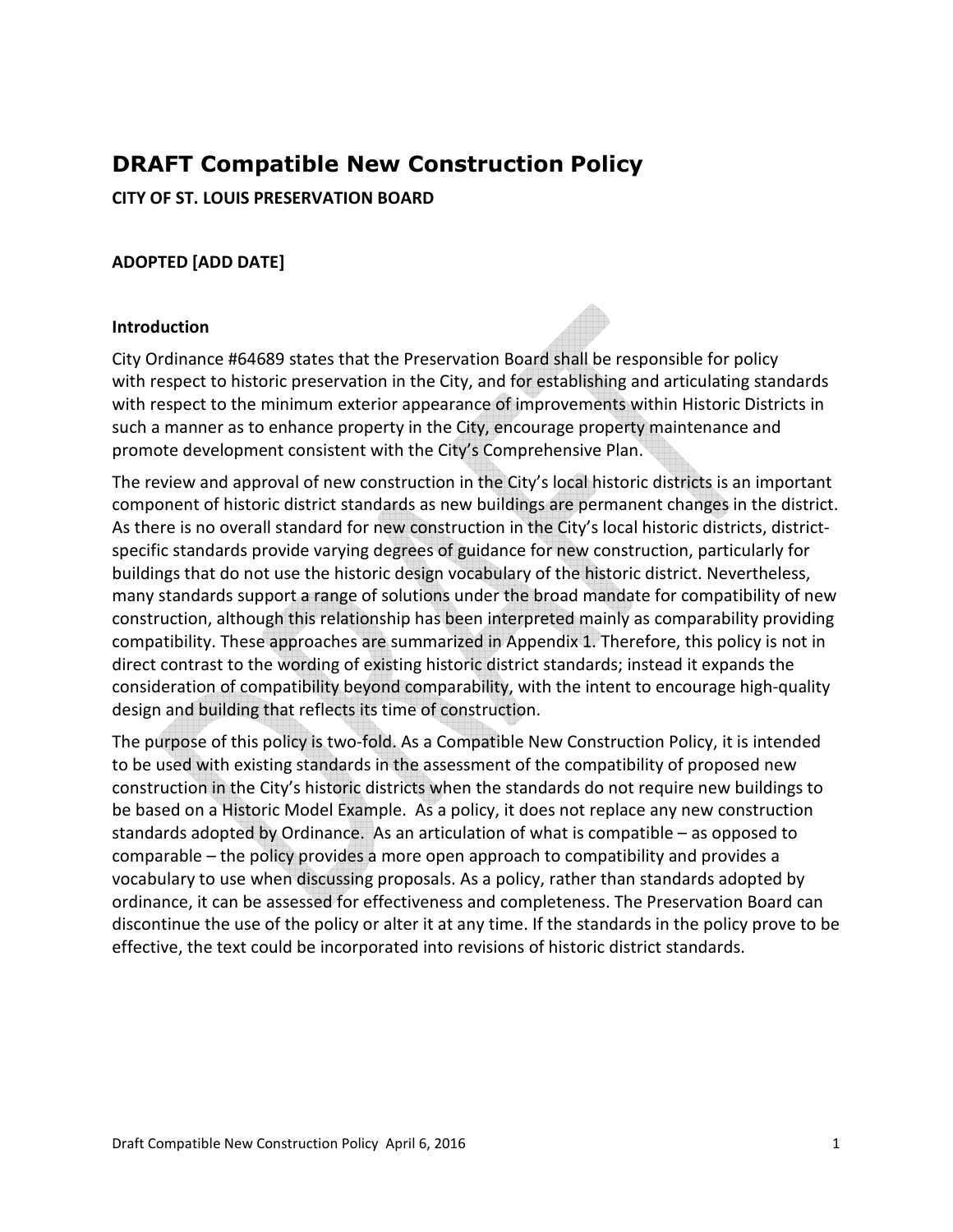## **Use of the Policy**

The Policy could be used if these conditions are met:

The local historic district standards do not require the use of a Historic Model Example.

In a consensus-building approach, a majority of the main participants in the proposal and review of new construction:

the applicant, neighborhood group active in a local historic district, Cultural Resources Office, and Preservation Board

agree that the Policy is appropriate to use in the review of a project. In this way, no one entity has a veto, yet no one entity can insist on a compatible, rather than comparable, approach to new construction.

Alternatively, if after the adoption of this Policy, historic district standards are revised to include provisions for compatible construction that are more particular to a historic district, that more tailored approach to compatible design would be used.

In addition, the policy will be used to assess compatible new construction in National Register Historic Districts in these instances:

 When considering subsequent new construction following the approval of a demolition; and

When the Cultural Resources Office is reviewing compatible new constriction in terms of the requirements of a Section 106 of the National Historic Preservation Act.

#### **Statement of Intent**

The intent of the new construction standards in this policy is to provide a means to discuss and assess the compatibility of proposed buildings within the existing character of an historic district. Each historic district is a resource that conveys a particular place and time of the past; its designation indicates that it is a significant resource to protect from demolition and disinvestment. Yet districts are also evidence of change over time as new buildings are constructed in them. The intent of these standards is to carefully consider how new buildings will be complementary new investments that add to, and not detract from, historic districts. The goal for compatible new buildings in St. Louis historic districts is high-quality design and construction that respect nearby historic buildings.

There is more than one approach to design in historic districts within the overall concept of compatibility. There is a difference between compatibility and comparability, which is a much more restrictive comparison that relies on similarity in concept and details. Some comparability – particularly in scale and placement – provides compatibility for new construction within a historic district streetscape. New buildings do not need to be in a replica historic design to be compatible; new buildings with a similar degree of scale and architectural detail can be compatible and in no way diminish nearby historic buildings. Buildings that provide these qualities can be complementary as compatibility implies variety within some overall unity. A new building in an historic district should be an expression of the design and construction of the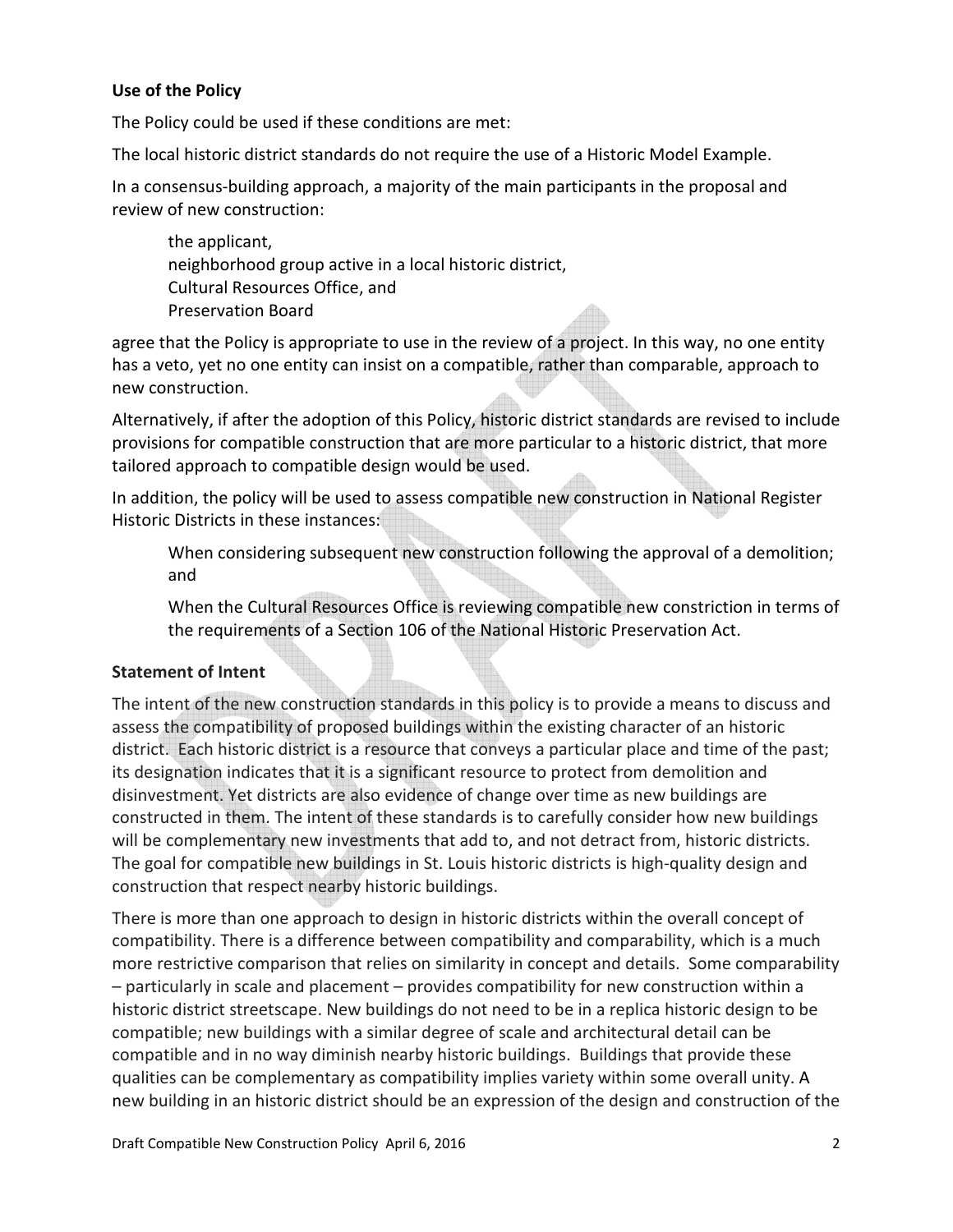time of development, but have a readily discernable compatibility with forms and patterns of buildings in historic districts.

**Visual Compatibility**. The characters of the City's historic districts, which are predominately residential, are that of quite homogeneous neighborhoods with consistent use of materials and colors. For this reason many feel that a proposed new building must pass a "visual compatibility" test within its immediate setting derived from several factors, including materials, design articulation, and scale. Visual compatibility should be readily perceived and not need to be explained.

**Reinvention and Reference**. Compatible new design that avoids replication of traditional building types and styles can nevertheless sustain a sense of continuity over time, particularly when designs can be perceived to reinterpret historic building types and styles or make clear references to them, or use the same materials. The design of a new building can maintain a balance between a differentiation from historic buildings and comparability with them, having both of these characteristics readily perceivable. This approach to the design of new buildings respects the existing context and uses its underlying principles of space, composition, scale of parts to the whole, ratio of solids and voids, and extent of ornament.

**Contrast**. For others, the consistency in our historic districts provides the opportunity for new buildings that are more of a punctuation point in the streetscape and introduce contrast and juxtaposition. When a use requires, or preference is the reason for a departure from historic patterns, broader considerations of compatibility can be considered.

**Traditions in Building in St. Louis.** Many views of compatible new construction extend the tradition of the provision of high-quality, well-designed, sustainable buildings in St. Louis. These are among the reasons the buildings in historic districts remain in use and are significant assets of the City. High-quality design can be a means of affording compatibility. Enabling a sense of dynamic urban life and authenticity in a city, including in historic districts where we are choosing to take historic buildings into the future, are parallel goals.

**Form, Articulation and Materials**. The popularity of form-based zoning in many cities and the recent adoption of that approach in St. Louis highlights the desirability of standard patterns in various neighborhoods that include scale and orientation, alignment, and location of garages, as well as the form and articulation of buildings. The form-based zoning approach to the regulation of new construction also identifies exterior materials that cannot be used on the premise that new buildings must be of a similar quality. In a similar manner, these standards allow for the use of many materials and recommend the use of those that convey their inherent qualities and do not imitate other materials. New construction should have integrated construction methods and exterior materials, be durable and provide comfort for its occupants. In these ways new buildings will be compatible to the qualities of the original buildings.

These standards acknowledge that what is compatible is hard to articulate once comparability is not a primary consideration. These standards acknowledge new construction may not appear to have a neutral effect in a streetscape if comparability is not required. These standards also acknowledge that different sites warrant different approaches to design.

Table 1 summarizes some approaches to design and types of projects and illustrates why no one approach to design will be articulated in these standards.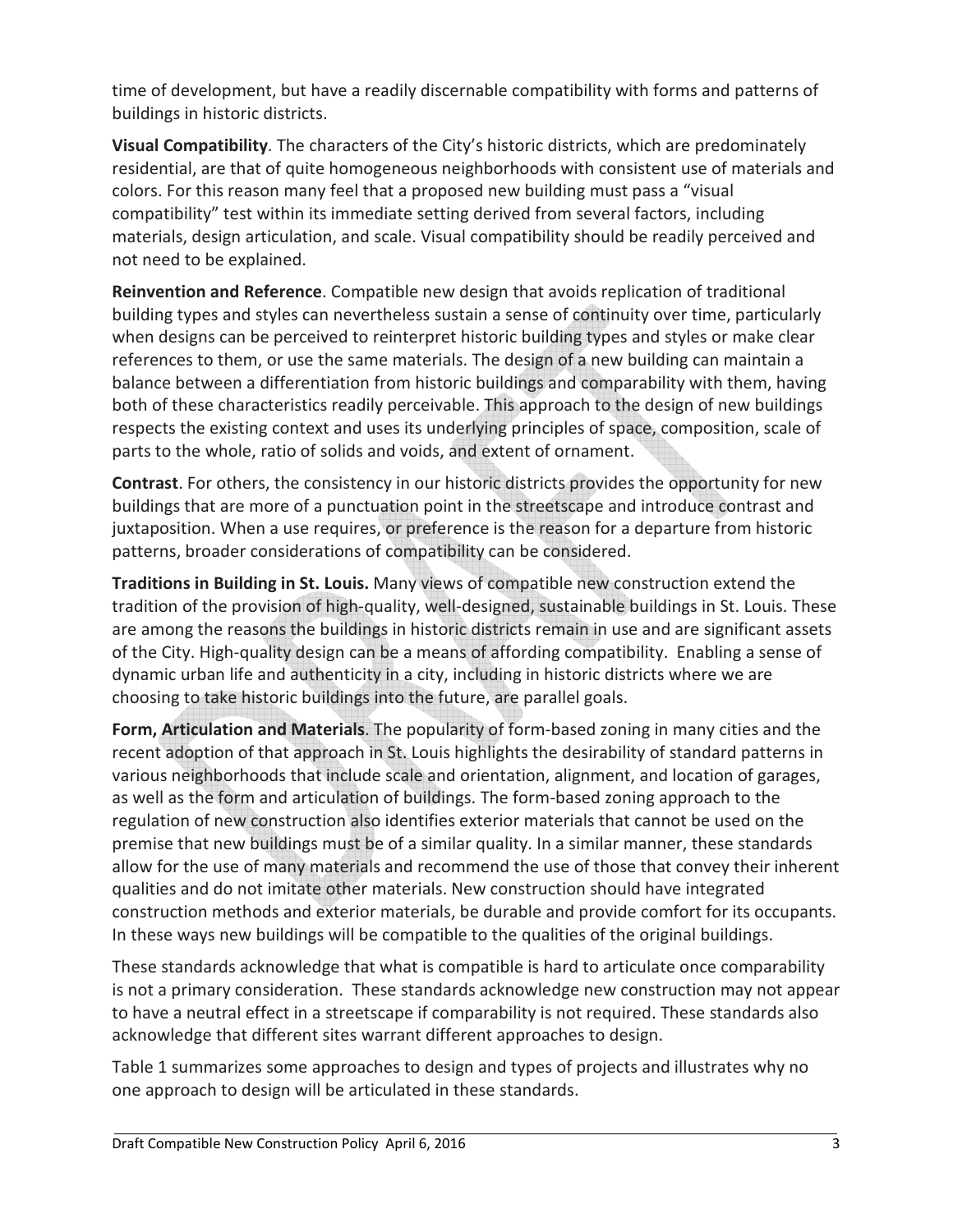|  |  |  | Table 1. Design Approaches for Additions and New Construction: Recommendations |  |
|--|--|--|--------------------------------------------------------------------------------|--|
|--|--|--|--------------------------------------------------------------------------------|--|

|                    | <b>Highly Visible</b> | <b>New Construction</b>        | <b>New Construction</b>         |
|--------------------|-----------------------|--------------------------------|---------------------------------|
| Approach           | <b>Additions</b>      | <b>Small of Infill project</b> | Large project                   |
| Use historic       |                       |                                |                                 |
| vocabulary or      |                       |                                |                                 |
| replicate historic | Possible but not      | Possible but not               |                                 |
| design             | necessary             | necessary                      | Not recommended                 |
| Reinvention        |                       |                                |                                 |
| within a type or   |                       |                                |                                 |
| style              | Recommended           | Recommended                    | Recommended                     |
| Abstract           |                       |                                |                                 |
| reference to the   |                       |                                |                                 |
| historic           | Depends on scale      | Possible                       | Recommended                     |
|                    | Possible; may be      | Possible; may be               | Possible; justified in areas of |
| Contrast/          | justified by uses     | justified use or               | extensive loss and by urban     |
| Juxtaposition      | or requirements       | requirements                   | goals and uses                  |
| Introduce new      |                       |                                |                                 |
| property types or  |                       |                                |                                 |
| urban uses*        |                       | Possible                       | Possible                        |

New property types that reflect urban uses and goals that have certain physical requirements include but are not limited to:

use of property for live/work, including urban farming intentional community, co-housing energy conservation; passive solar; sustainable materials use density, public/privacy factors institutional use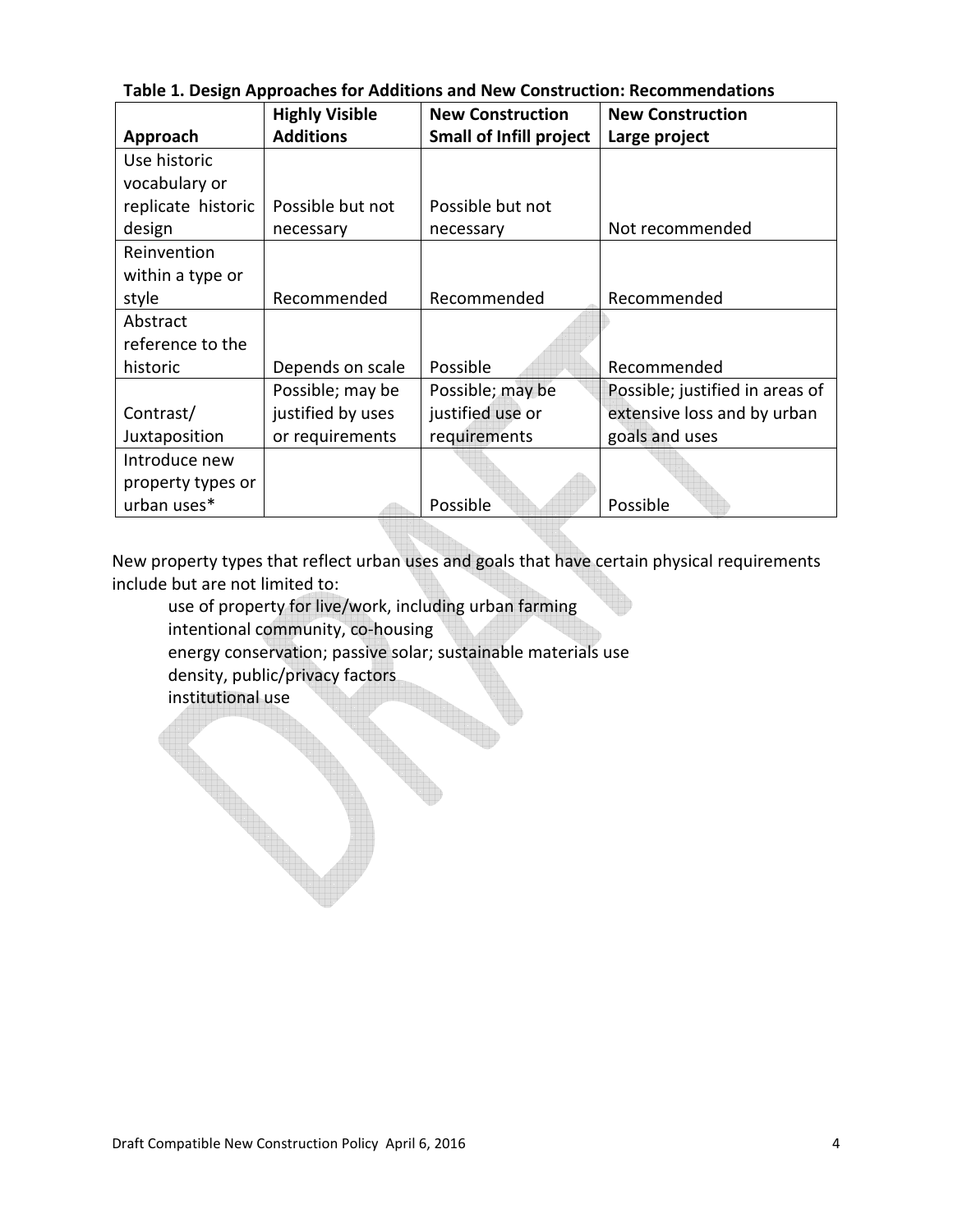#### **Principles for New Construction in St. Louis Historic Districts**

*These principles are another means of stating the intent of this approach to compatible new construction in historic districts. They are supported by the more specific standards.* 

Design review has a role, mainly to consider the project in the larger district resource and to assess the public's ability to find compatibility in what is proposed.

The district is a resource more important than any of its individual components. It conveys a time and place and also change over time.

Compatibility is not comparability. Compatibility is less similar than comparability yet there are comparisons to consider. Compatible buildings can – and should – be different from their neighbors in historic districts. They do not have to be replicative or dominantly comparable to be compatible.

The sense of what is appropriate infill construction is very local and therefore varies from district to district, place to place, and project type to project type.

Compatibility is often a visual judgement. Compatibility can be achieved in various design approaches, as well as in quality of design and materials, and sustainable, durable, and comfortable buildings suited to modern needs.

Compatibility is an achievable design challenge that allows for creativity and innovation within some parameters.

New construction should have integrated construction methods and exterior materials.

The approval of a design in one location does not mean that it will be found compatible in another location. Design should be site specific and avoid standard solutions. Substantive variations are preferable to repetition when multiple buildings are proposed.

Materials and color are important interrelated factors in selection and placement and can reinforce coherency or introduce contrast in strong, consistent streetscapes as new buildings provide a sense of a vibrant, authentic urban setting.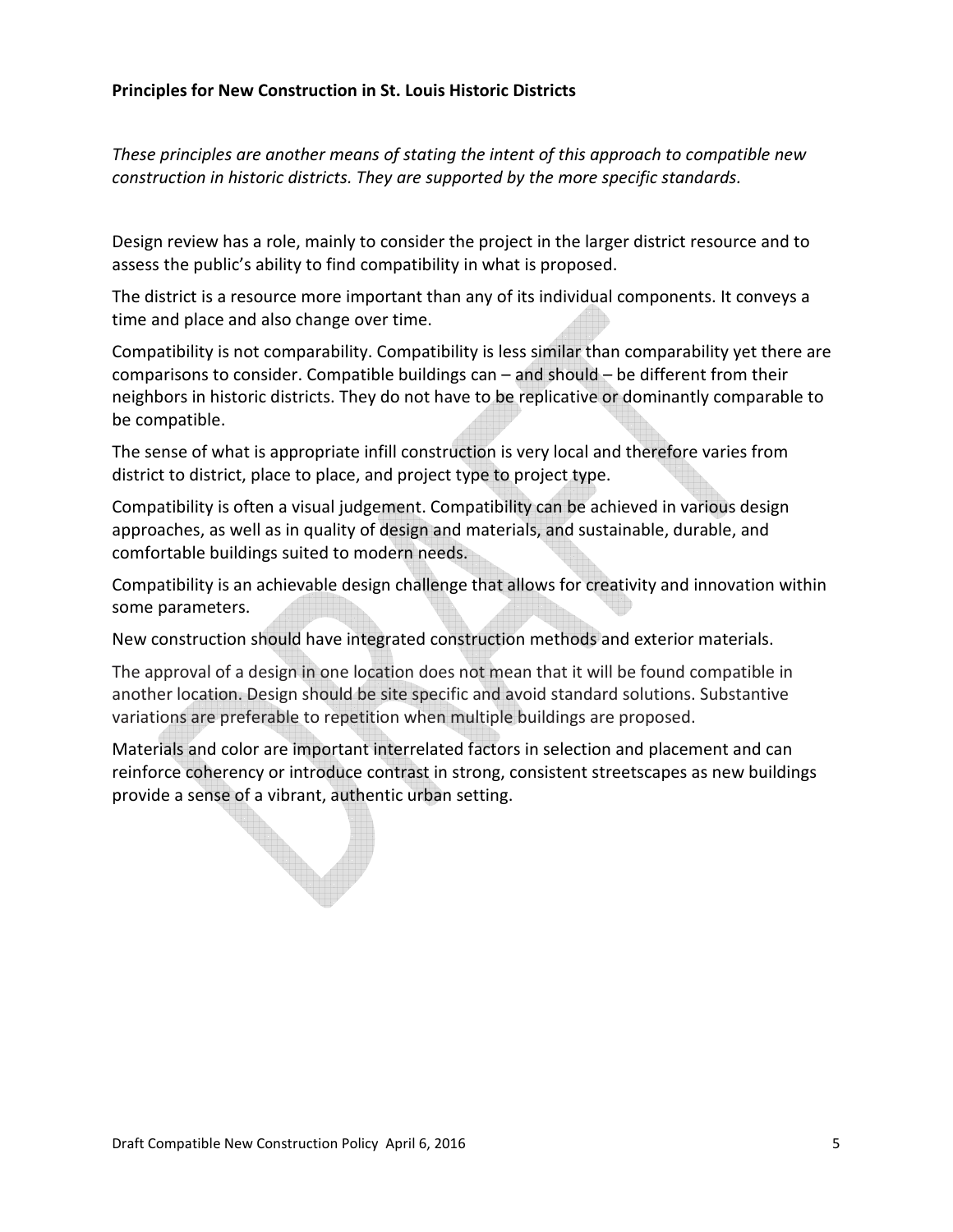### **NEW CONSTRUCTION STANDARDS**

#### **General**

New buildings shall be sufficiently similar in some of the aspects of size, scale, height, location on the lot, materials or colors to convey a design relationship in the context of nearby historic buildings in the district, sub-area or block.

Designers shall present new construction in terms of the overall approach to design and features that establish compatibility, as articulated in this policy.

A compatible design approved for one location does not mean that it will be found compatible in another. Designs shall be site specific and avoid standard or formulaic solutions. Substantive variations are preferable to repetition when multiple buildings are proposed.

### **Height**

Compatibility in height does not necessarily mean the same height.

Non-residential uses and locations on thoroughfares provide reasons for a taller height than what is generally considered to be compatible.

As one-story buildings in general do not provide the density and urban character of the historic districts, they are not considered to be compatible in height in most locations, but may be justified by use, such as a school or accessible housing.

It is more important that a single infill building be comparable in height to its flanking historic ones than a larger project.

## **Massing**

For additions and infill construction, the massing of the building shall be readily perceived to have some relationship to the buildings in the historic district. This relationship could be massing utilizing a rectangular footprint and similar ratios of width to height of existing buildings, similar complexity or simplicity, or some other factor.

Distinctly atypical or excessively varied massing for the sake of variety is not considered to support the desired compatibility of massing.

## **Setback and Blockface**

The blockface maintained by the setback of buildings shall not be diluted by the placement of new buildings. If there is a consistent setback, the primary mass of new buildings shall address that setback line by being at it.

A single infill building that is flanked by historic ones shall maintain the setback line of one or both of those buildings.

A single infill building shall be positioned to maintain the common distance between buildings on the blockfront on one side and therefore may not be centered on the lot.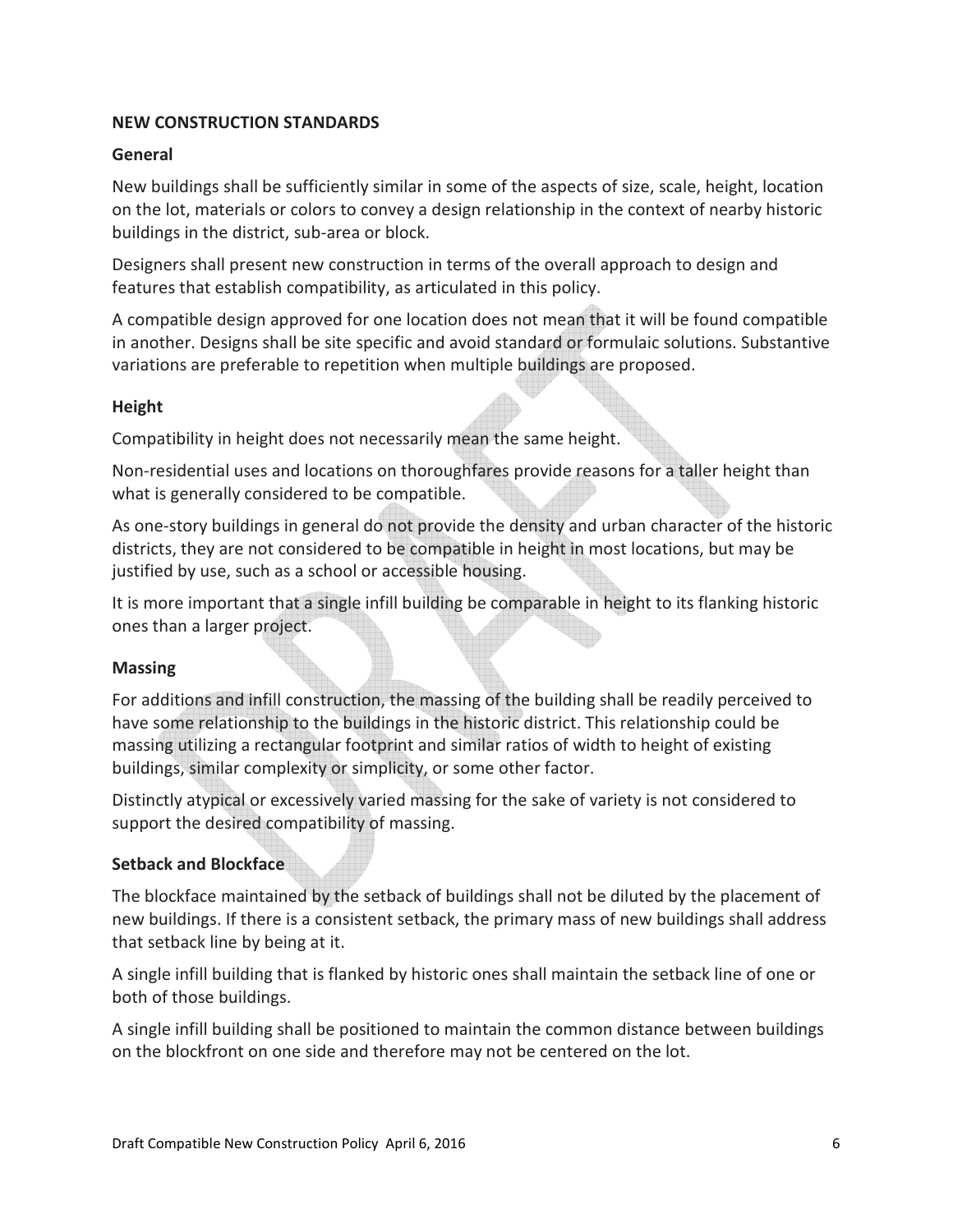Site plans that introduce suburban forms of development, including but not limited to new streets forming cul-de-sacs with buildings facing them or individual driveways leading to front garages, shall not be introduced into a district.

## **Street-facing Façade Composition**

A street façade shall incorporate architectural elements that have a human scale and reflect interior and exterior patterns of use or ownership. If it is a screen of some type, access to the building shall be visible from the street.

A street façade shall have a ratio of solids to voids – walls to windows – that is comparable to nearby buildings or those of the same type in the district.

The design of a street façade shall use window and door placement, as well as vertical plane breaks, to avoid large expanses of solid walls.

A street façade shall not include garage doors in residential buildings.

## **Materials on Visible Façades**

A street façade shall have one primary or dominant material on the façade.

The primary façade material shall be compatible in material or color to the prominent visual character of its blockfront setting or have some other justification for its use.

Compatibility in color may be achieved through the use of another color that is similar in value. The inherent colors of visible non-façade materials shall be of similar value to those of the façade and shall introduce no more than two additional colors. Color may be introduced through small scale features.

Exterior insulated finish systems (EIFS) and vinyl siding are not allowed on portions of buildings visible from streets in the historic district as they are sufficiently different in appearance and quality as to detract from the historic buildings.

In most cases, a building may not have a street façade of one primary material, and three walls of another material, unless the façade material returns a substantial distance on the side elevations and terminates at a logical point, such as a vertical plane break or rear wing. Changes of materials shall relate to the articulation of the building with vertical or horizontal plane breaks and reflect interior and exterior patterns of use or ownership.

Materials for visible roofs of the main block of a building shall be a single material and color.

## **Windows and Doors**

Window and door openings shall relate to interior and exterior patterns of use or ownership.

The street façade shall have window openings that meet the mandate to have a comparable ratio of solids and voids.

The main entrance shall be placed in the street façade or on a side façade near the front of the property.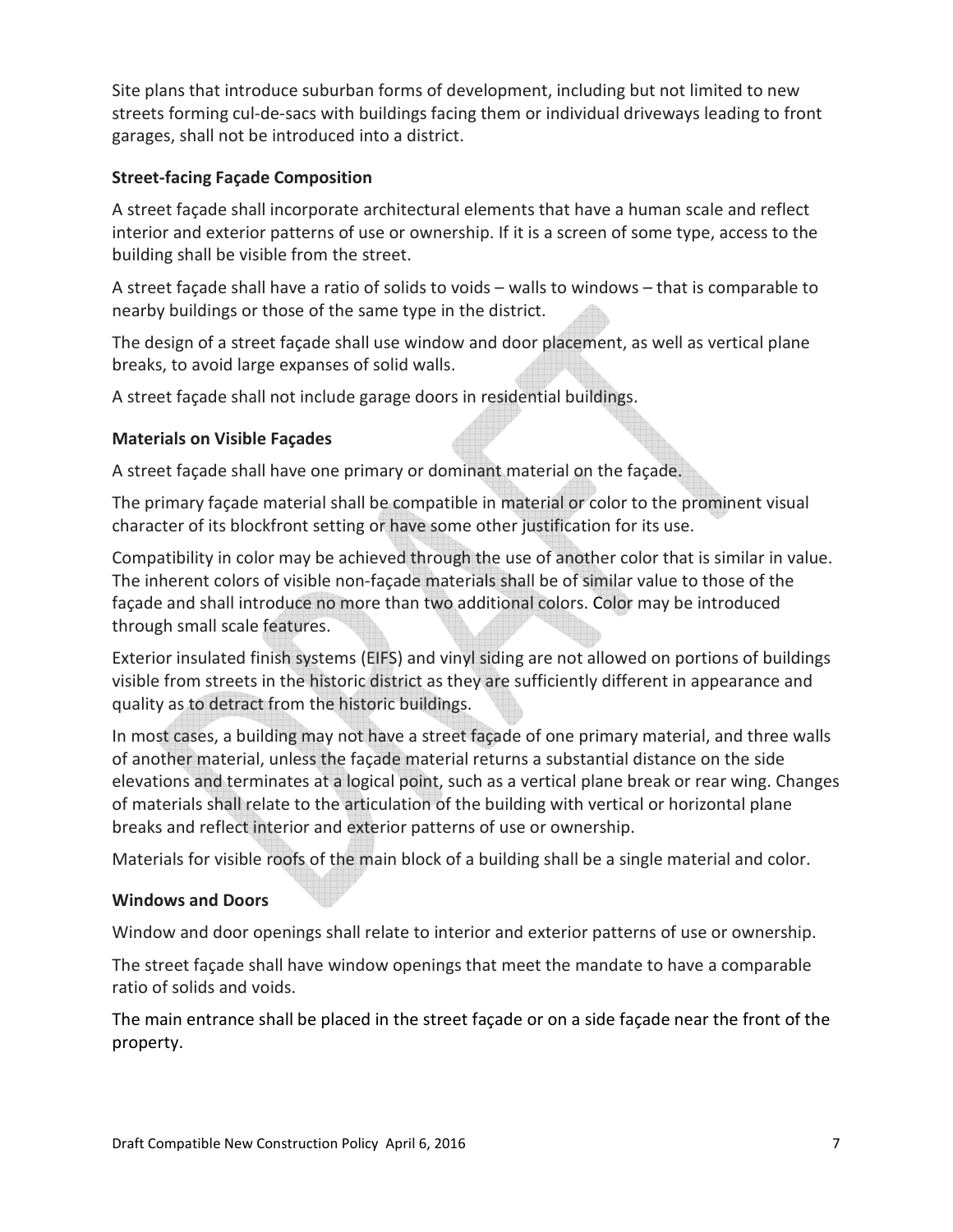#### **Solar Panels**

Visible solar panels or similar materials, such as solar shingles, may be integrated into the overall design, i.e. as shade devices or awnings or be integral to and cover the entire roof.

Solar panels may be installed if they meet the requirements for visual compatibility in the Solar Panel Installation Policy adopted by the Preservation Board.

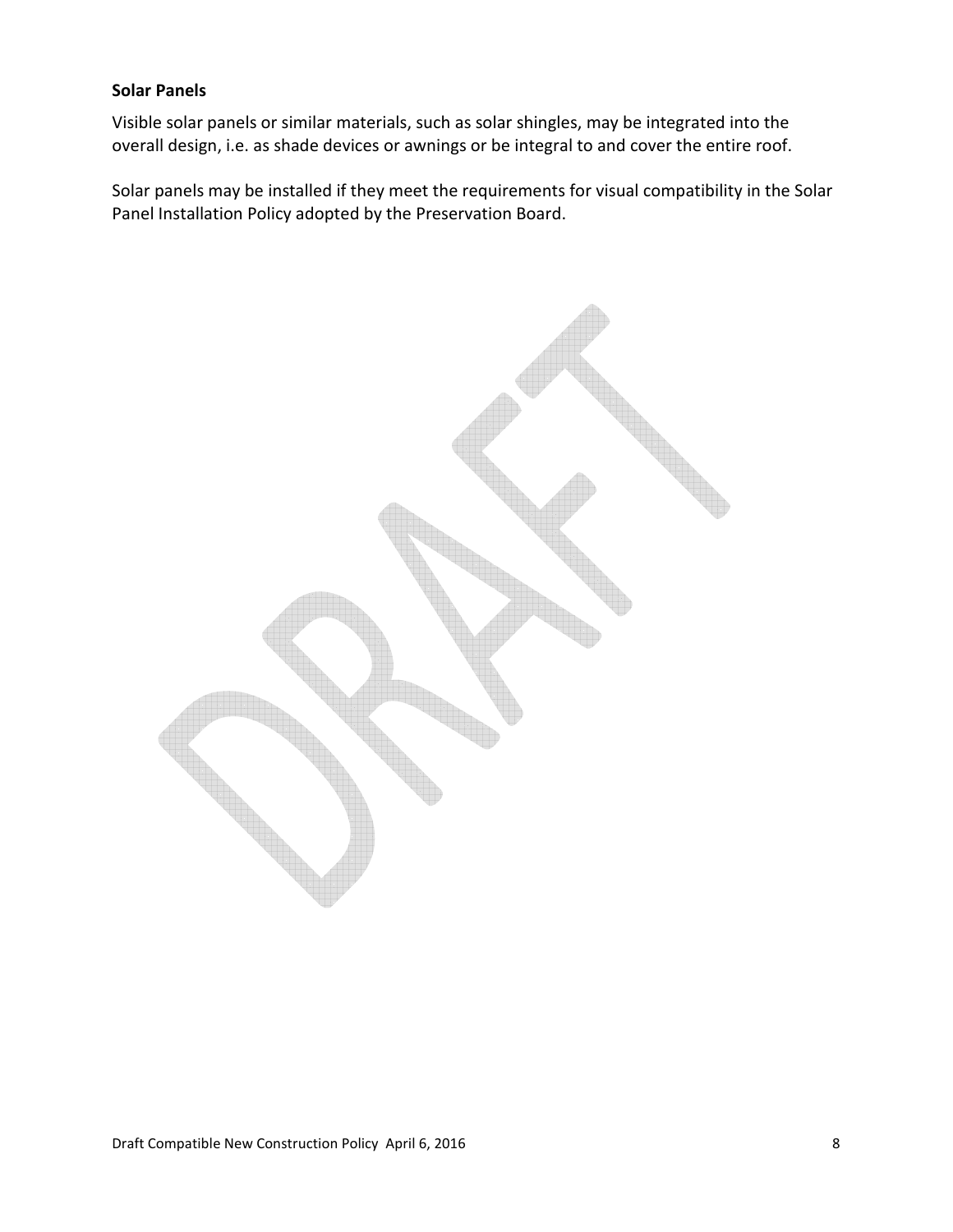#### **DEFINITIONS**

**Abstract Reference.** The abstract reference design strategy makes reference to an historic building form or style, while avoiding literal resemblance. This approach emphasizes differentiation over comparability, yet can achieve compatibility. Any abstraction, however, should pass a "first glance test" for recognition and of the reference and compatibility within the historic district.

**Comparable.** As used in this document, an adjective that describes entities that are quite similar, or equivalent, based on physical qualities.

**Compatible new construction.** This term describes new buildings that are sufficiently similar to nearby existing ones in *some* of the aspects of size, scale, height, location on the lot, materials or colors to convey a design relationship.

**Contrast or Juxtaposition.** This approach to design introduces new elements into a streetscape in a historic district, often through forms, materials, and colors.

**Form-based zoning.** This is a type of land development regulation that specifies physical forms and uses and often includes areas of types of development, building types and architectural standards. The intent of form-based zoning, similar to that of historic district standards, is to foster predictable changes in the built environment.

**Historic Model Example.** A building or element(s) of a single example of architectural type and style used as the basis of a the design of a reconstructed element or new building.

**Infill Construction**. The construction of three or fewer adjacent buildings on sites flanked by historic buildings.

**Invention within a Building Type or Style.** This approach to design avoids replication of traditional building types and styles yet sustains a sense of continuity in architectural language and perhaps in the use of materials. This is achieved often by reinterpreting building elements within a familiar frame of reference. A design of this type maintains a balance between differentiation from historic buildings and compatibility with them and both of these characteristics are readily perceivable. This approach to the design of new buildings respects the existing context and uses its underlying principles of space, composition, scale of parts to the whole, ratio of solids and voids, and the extent of ornament.

**Visible.** A condition wherein something can be seen when viewed from six feet or less above street grade from the street or sidewalk. This is a condition that can be verified, rather than a judgment about the effects of the visibility. Elements such as opaque fences and landscaping that are not permanent do not eliminate visibility, but are taken into account.

**Visual Compatibility**. This term qualifies the effect of visibility. It is achieved when the element or object to be considered is designed and placed to have clear relationships with its setting.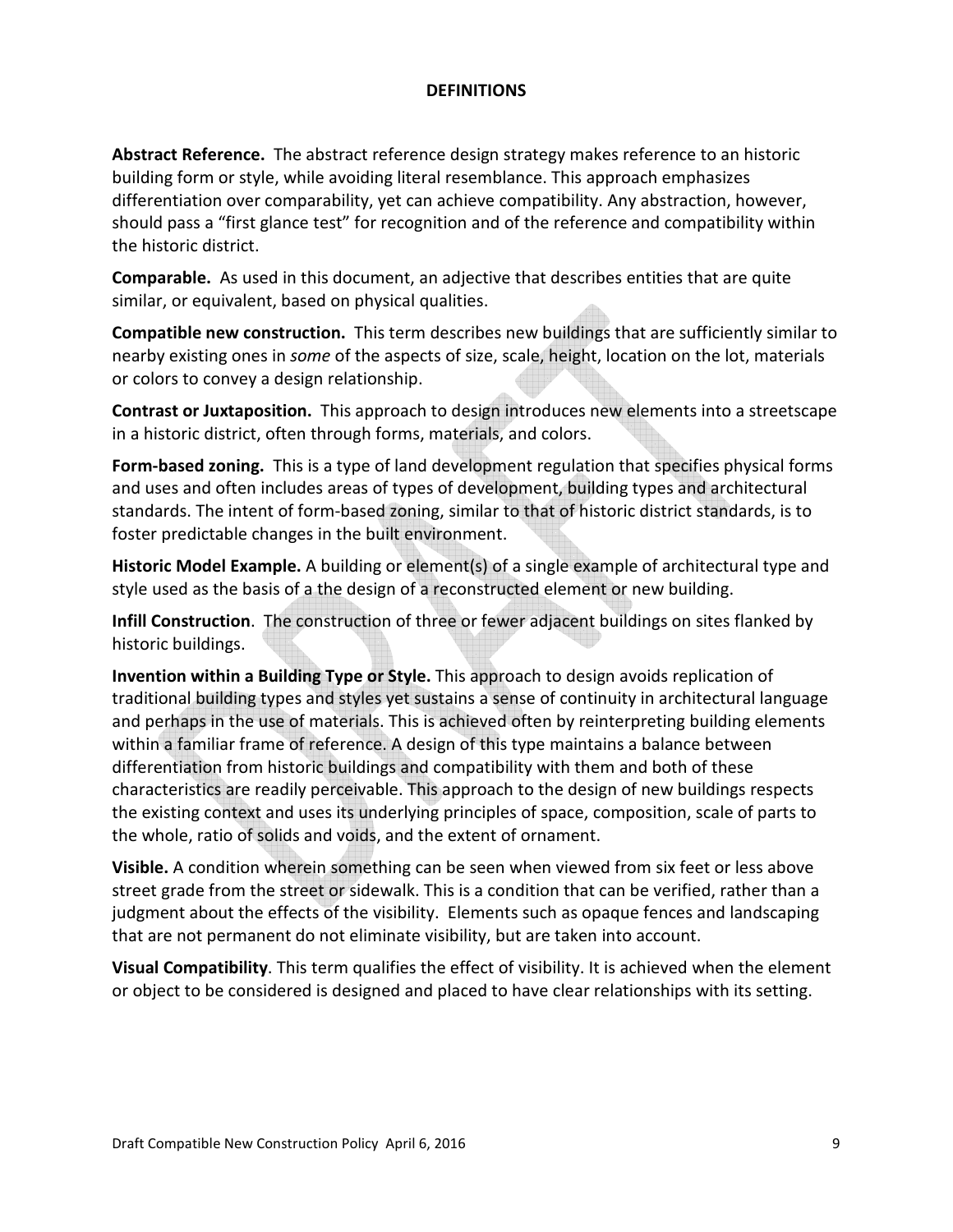### **APPENDIX I Existing New Construction Regulation Spring 2016**

| <b>Standards</b> |                          | Date           |                                             |                |
|------------------|--------------------------|----------------|---------------------------------------------|----------------|
|                  |                          |                |                                             |                |
|                  | <b>Historic District</b> | <b>Adopted</b> | <b>Existing Regulation New Construction</b> | Recommendation |

# **Standards Require Model Example for Residential New Construction**

| Lafayette Square | 2012 | Residential: The use of an Historic Model Example       | Policy not        |
|------------------|------|---------------------------------------------------------|-------------------|
|                  |      | (HME) as a requirement for the reconstruction of        | applicable with   |
|                  |      | building elements of residential buildings or new       | current standards |
|                  |      | residential construction has an important advantage.    |                   |
|                  |      | By using the district itself as a source of design and  |                   |
|                  |      | detail, the relationship of a reconstruction or new     |                   |
|                  |      | construction of a building will maintain the historical |                   |
|                  |      | character of the district.                              |                   |

#### **No Guidance in Standards**

| Union Station          | 1979 | All new construction within this Historic District,   | Policy not likely to |
|------------------------|------|-------------------------------------------------------|----------------------|
| Landmark               |      | including parking facilities, must be approved        | be applicable        |
|                        |      | by the Landmarks and Urban Design Commission (now     |                      |
|                        |      | the Cultural Resources Office)                        |                      |
| <b>Broadway Bluffs</b> |      | No standards have been adopted.                       | Policy should be     |
| Landmark               |      |                                                       | used                 |
| 4100-4300 Lindell      | 2013 | Defers to Central West End Form Based Zoning District | Policy should be     |
|                        |      | standards for new construction; tends to encourage    | used                 |
|                        |      | New Urbanist-traditional design                       |                      |

## **Most Open to Compatible Design**

| Central West End | 2013 | It is not the intention of these regulations to           | Policy could be |
|------------------|------|-----------------------------------------------------------|-----------------|
|                  |      | discourage contemporary design that, through careful      | used            |
|                  |      | attention to scale, materials, siting and landscaping, is |                 |
|                  |      | harmonious with the existing historic structure. The      |                 |
|                  |      | historic character of the historic district is not        |                 |
|                  |      | enhanced by new construction that attempts to             |                 |
|                  |      | mimic the historic.                                       |                 |

#### **Generally Compatible Variations; comments on materials, roofs, details**

| Skinker-DeBaliviere    | 1973 | Exterior materials when visible from the street should<br>be of the type originally used when the proposed<br>Historic District area was developed: brick, stone,<br>stucco, wood, and wrought and cast iron. New<br>buildings should be detailed so as to be compatible<br>with existing buildings, respecting scale, rhythm,<br>window proportions, important cornice lines, use of<br>materials, etc. | Policy could be<br>used |
|------------------------|------|----------------------------------------------------------------------------------------------------------------------------------------------------------------------------------------------------------------------------------------------------------------------------------------------------------------------------------------------------------------------------------------------------------|-------------------------|
| <b>Visitation Park</b> | 1975 | New dwellings on Enright, Clemens or Windermere are<br>to be similar to the neighboring dwellings on the block<br>in which the construction is undertaken. New<br>dwellings on Cabanne must be at least two-stories in<br>height. It is not the intention of these regulations to                                                                                                                        | Policy could be<br>used |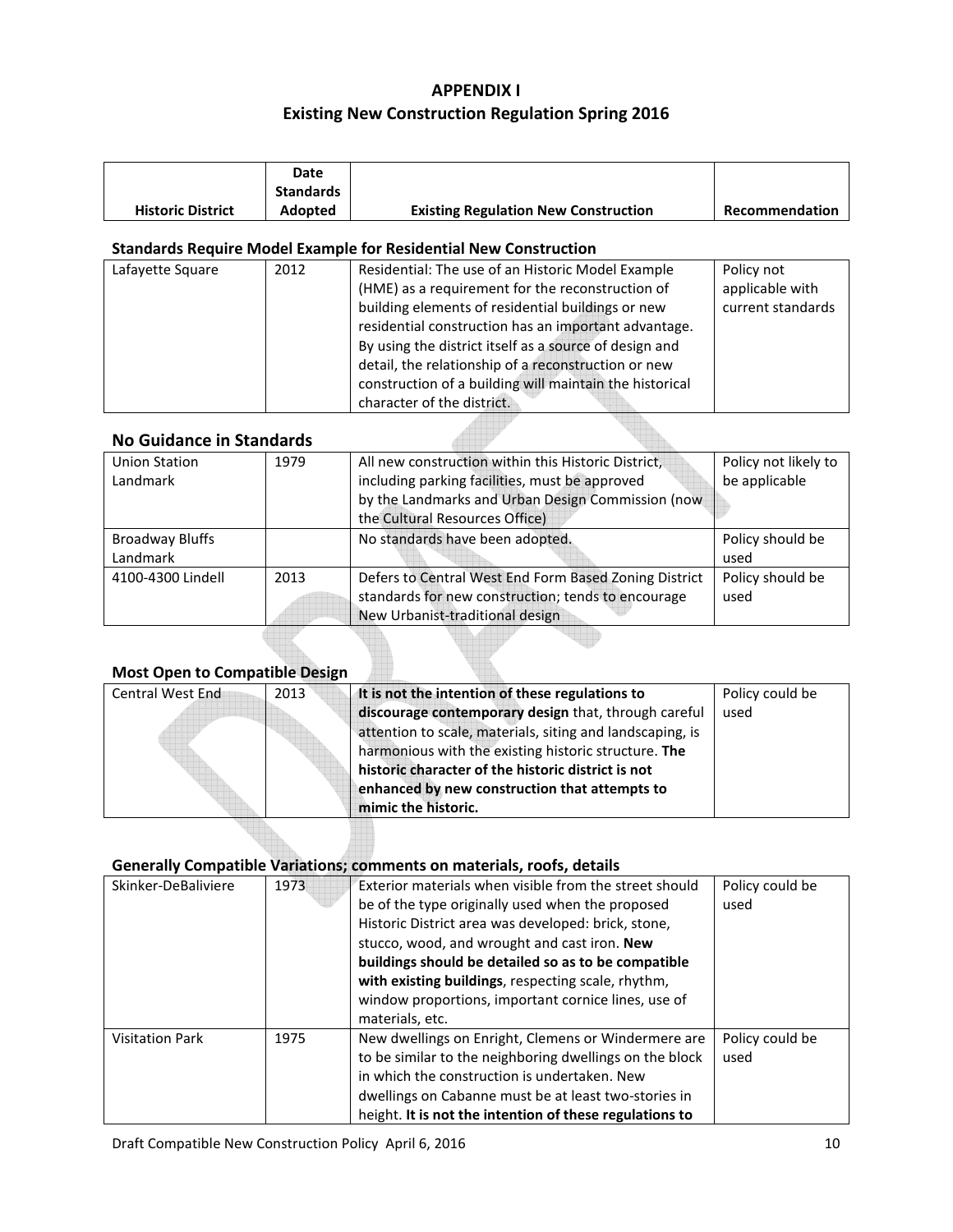|                      |      | in any way discourage contemporary design which<br>through careful attention to scale, materials, siting and<br>landscaping is harmonious with the historic, existing |                 |
|----------------------|------|-----------------------------------------------------------------------------------------------------------------------------------------------------------------------|-----------------|
|                      |      | structures.                                                                                                                                                           |                 |
| Compton Hill         | 1978 | All new and rehabilitated structures shall complement                                                                                                                 | Policy could be |
|                      |      | the height, scale and proportion of adjacent buildings.                                                                                                               | used            |
|                      |      | Materials for new or rehabilitated structures shall be                                                                                                                |                 |
|                      |      | compatible in type                                                                                                                                                    |                 |
| <b>Hyde Park</b>     | 1978 | Particularly when new construction is proposed,                                                                                                                       | Policy could be |
|                      |      | consideration of the "streetscape" and the                                                                                                                            | used            |
|                      |      | relationship of the new structures to the existing                                                                                                                    |                 |
|                      |      | buildings is of the utmost importance. All new                                                                                                                        |                 |
|                      |      | construction should complement and respect existing                                                                                                                   |                 |
|                      |      | buildings. Architectural details on new construction                                                                                                                  |                 |
|                      |      | need not imitate details on existing buildings but                                                                                                                    |                 |
| Cherokee-Lemp        |      | should always be compatible.                                                                                                                                          | Policy could be |
| <b>Brewery</b>       | 1980 | Location and spacing of new or reconstructed<br>buildings shall be consistent with the existing patterns                                                              | used            |
|                      |      | in the neighborhood respecting depth of front yards,                                                                                                                  |                 |
|                      |      | width of buildings and width of side yards. Materials                                                                                                                 |                 |
|                      |      | for new or rehabilitated structures shall be                                                                                                                          |                 |
|                      |      | compatible in type, texture and color with the original                                                                                                               |                 |
|                      |      | building materials used in the neighborhood.                                                                                                                          |                 |
| Kingsbury-Washington | 1983 | Exterior Materials: The texture and color of basic                                                                                                                    | Policy could be |
| Terrace              |      | building materials give continuity to the appearance of                                                                                                               | used            |
|                      |      | the Historic District. These same materials must be                                                                                                                   |                 |
|                      |      | used in  new construction Architectural details are                                                                                                                   |                 |
|                      |      | an important part of building design. Such details                                                                                                                    |                 |
|                      |      | related to new, altered or reconstructed construction                                                                                                                 |                 |
|                      |      | need not, and perhaps should not, imitate details on                                                                                                                  |                 |
|                      |      | existing buildings in the Historic District, but they                                                                                                                 |                 |
|                      |      | should always be compatible particularly with<br>respect to the architectural era.                                                                                    |                 |
| Shaw Neighborhood    | 1985 | Some of the guidelines are precise whereas other are,                                                                                                                 | Policy could be |
|                      |      | by necessity, more general, allowing a range of                                                                                                                       | used            |
|                      |      | alternative solutions, all of which are compatible                                                                                                                    |                 |
|                      |      | with the existing neighborhood.                                                                                                                                       |                 |
| North I-44           | 1987 | Exterior Materials shall be generally consistent over                                                                                                                 | Policy could be |
|                      |      | the entire block face and shall be limited to materials                                                                                                               | used            |
|                      |      | that were originally used to construct residences in                                                                                                                  |                 |
|                      |      | the neighborhood.                                                                                                                                                     |                 |
|                      |      | On each elevation, window patterns shall reflect the                                                                                                                  |                 |
|                      |      | original configuration. Windows, as well as doors and                                                                                                                 |                 |
|                      |      | other openings on both new and renovated structures                                                                                                                   |                 |
|                      |      | shall be in the same horizontal and vertical size and                                                                                                                 |                 |
|                      |      | style as in the original buildings in the area.<br>On blocks where there are different roof shapes and                                                                |                 |
|                      |      | designs, new or renovated structures shall have roof                                                                                                                  |                 |
|                      |      | shapes and lines compatible with adjacent buildings.                                                                                                                  |                 |
| The Ville            | 2006 | Architectural details on new buildings shall be                                                                                                                       | Policy could be |
|                      |      | compatible. When there is a strong or dominant roof                                                                                                                   | used            |
|                      |      | shape in a block, proposed new construction or                                                                                                                        |                 |
|                      |      | alterations shall be compatible with existing buildings.                                                                                                              |                 |